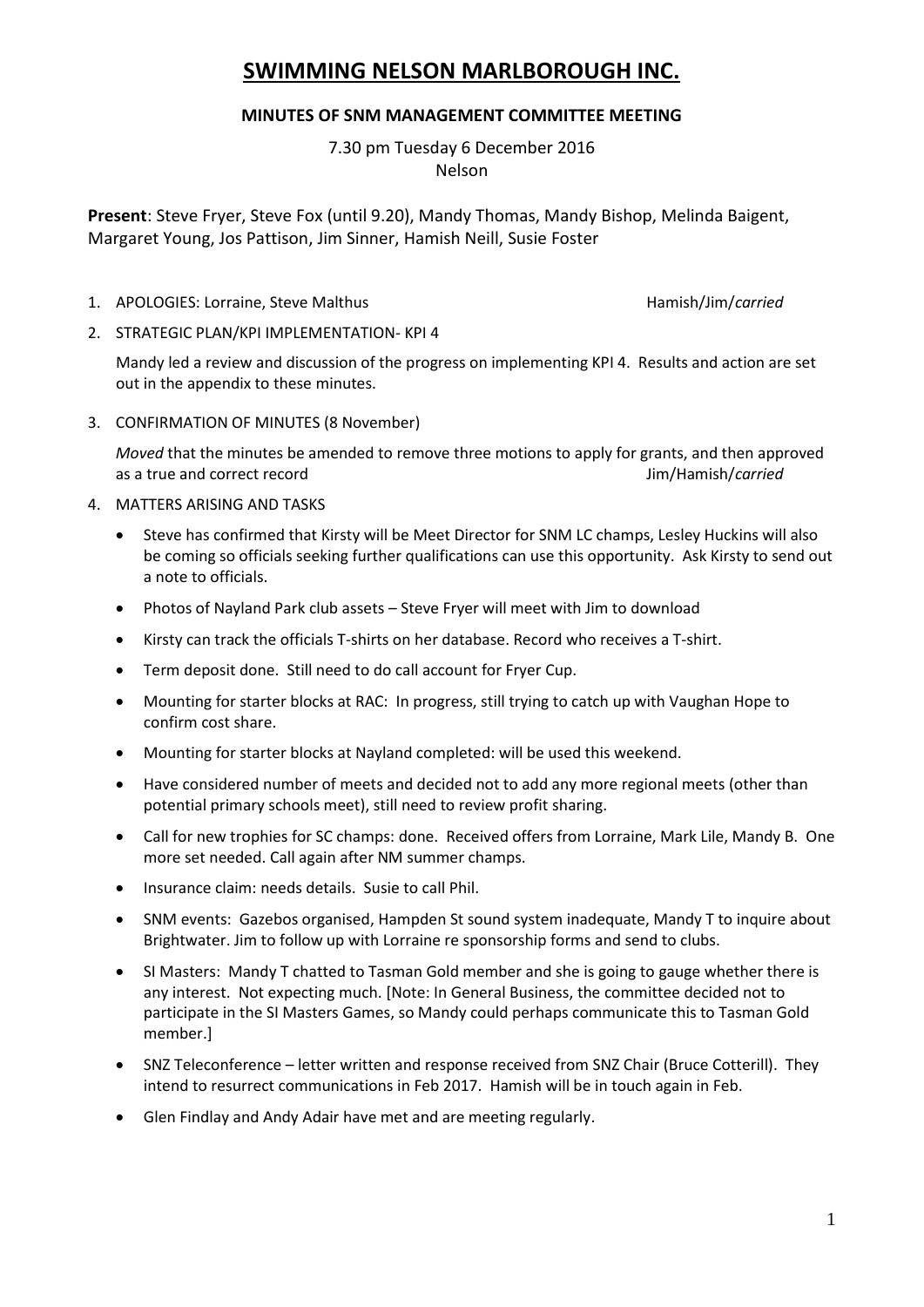#### 5. SECRETARY REPORT

*Moved* to accept the recommendation that relevant club updates be reported to the Management Committee by liaison members and adopt the Secretary report Susie/Mandy/*carried* 

#### 6. TREASURER REPORT

Winter meet reconciliation finalised:

*Moved* to approve payment of \$2187.85 to Blenheim Swimming Club Susie/Jim/*carried* 

*Moved* to approve the following payments:

| Ribbons and Rosettes \$707.81   |                                         |  |  |  |
|---------------------------------|-----------------------------------------|--|--|--|
| Acute promo (lanyards) \$132.25 |                                         |  |  |  |
| Medals Plus                     | \$2914.56 (to be paid in 2 instalments) |  |  |  |

Susie/Jim/*carried*

#### 7. REGISTRAR REPORT/MEETS MANAGEMENT

• Decathlon

There was an error in the closing time and may be two more older swimmers interested in entering. But still not really enough competitors to make it worthwhile, and difficult to get enough officials.

*Moved* to postpone the decathlon until after New Year for more discussion of a suitable date Steve Fryer/Hamish/*carried*

Jim and Hamish to discuss a new date.

• SI Masters

See notes from task list review.

*Moved* to decline the invitation to host swimming for SI Masters 2017 Jim/Steve Fryer/*carried*

*Moved* to adopt the Registrars report and confirm the following record:

#### **2016 Aquagym Challenge 28-30 Oct 2016**

| 400 IM |  |  |  |  | F 5:16.49 Bree Anderson | TASNM |
|--------|--|--|--|--|-------------------------|-------|
|--------|--|--|--|--|-------------------------|-------|

Jim/Susie/*carried*

### 8. PUBLICITY/COMMUNICATION REPORT

Caitlyn Delaney – Junior Sportswoman of the year

Send a letter to Caitlyn congratulating her on her award and wishing her well for her scholarship to University of California in San Diego.

#### 9. FUNDING REPORT

Will apply to Pub Charities for piccolo scoreboard.

Hamish to follow up to obtain a quote for summer meet.

*Moved* to apply to Air Rescue Service Ltd for a grant of \$3307.50 to cover the costs for pool hire for the Nelson Marlborough Long Course champs Melinda/Steve Fox/*carried* 

Melinda, for Tasman SC, asked about possibility of hosting the summer champs, just as Blenheim hosts the SC champs, and Nelson South hosts the C&T champs. View was expressed that current system does not given equal opportunity to all clubs. Hamish and Susie will investigate options and make some suggestions on profit sharing. This will not change for the 2017 summer meet. Any changes will be applied as of next year.

10. SNZ LIAISON REPORT

See comments under task list.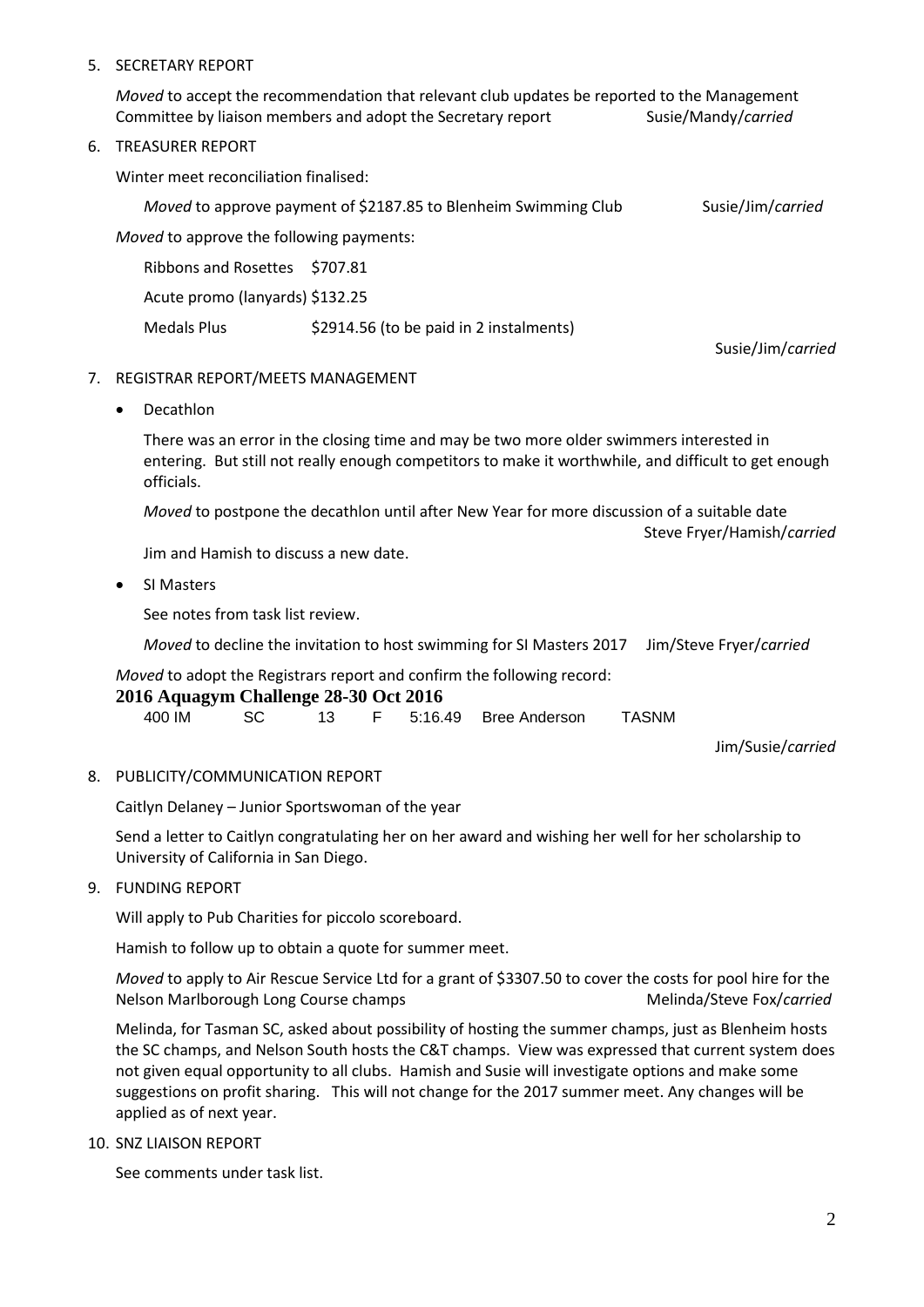#### 11. TECHNICAL

Good to see new IOTs coming through from Nelson South and Blenheim. Tasman will be encouraging more parents to start training as officials this weekend.

Mandy T to contact Kirsty Rukuwai to get an updated list of officials and their qualifications. Other clubs wanting to organise officials for a meet can also contact Kirsty at [technical@snm.org.nz.](mailto:technical@snm.org.nz)

#### 12. COACHING REPORT

No further report.

- 13. GENERAL BUSINESS
	- Plant room tour

Done last week. Mandy T, Steve Fox, Steve Fryer attended. Very informative about differences between old and new system. Vaughn offered to organise another tour for Jos and up to 2 others. Planning on extending the new filtration system to the wave pool and eventually to the LTS.

Jos noted that we now need to consider how any increases in fees are distributed across users: they should be spread across all stakeholders (including contribution from TDC). TDC paid for the system. CLM pays for operating costs. Find out what other users pay and what the operating costs are. Hamish to ask Jude Vincent about lane hire, Jos will follow up with Underwater Hockey.

• Trophy criteria for LC Champs

Feedback received from donors was circulated and discussed.

Issues:

- o Change the point systems for all the cups
- o Determine the event criteria for younger age group trophies

Options were discussed but we are still waiting for feedback from clubs and coaches. Follow up discussion then; may seek decision by email so it can be implemented for the LC Champs in February. Margaret Young interested in being involved.

• Touchpads policy

Jim circulated suggested updates to the touchpads policy. Invite Steve Fox and Phil McMath to prepare written procedures on how to take care of touchpads. Also need procedures for proper

*Moved* to adopt the updated Policy, as shown in Appendix 2, noting than an appendix should be added with a description of proper handling and care procedures Jim/Hamish/*carried*

*Moved* to recommend that the Board adopt the policy as a standing order

Steve Fryer/Hamish/*carried*

Steve will talk to Phil tomorrow about getting procedures done.

SNM Swimmers Fund

Margaret Young and Jos have discussed some proposed amendments to the Standing Order and suggestions for the awards badges. Changes will need to be approved by the SNM Board.

NEXT MEETING OF MANAGEMENT COMMITTEE – 10 January 2017, 7:30 pm *Agenda items:*

Meeting closed at 10.04 pm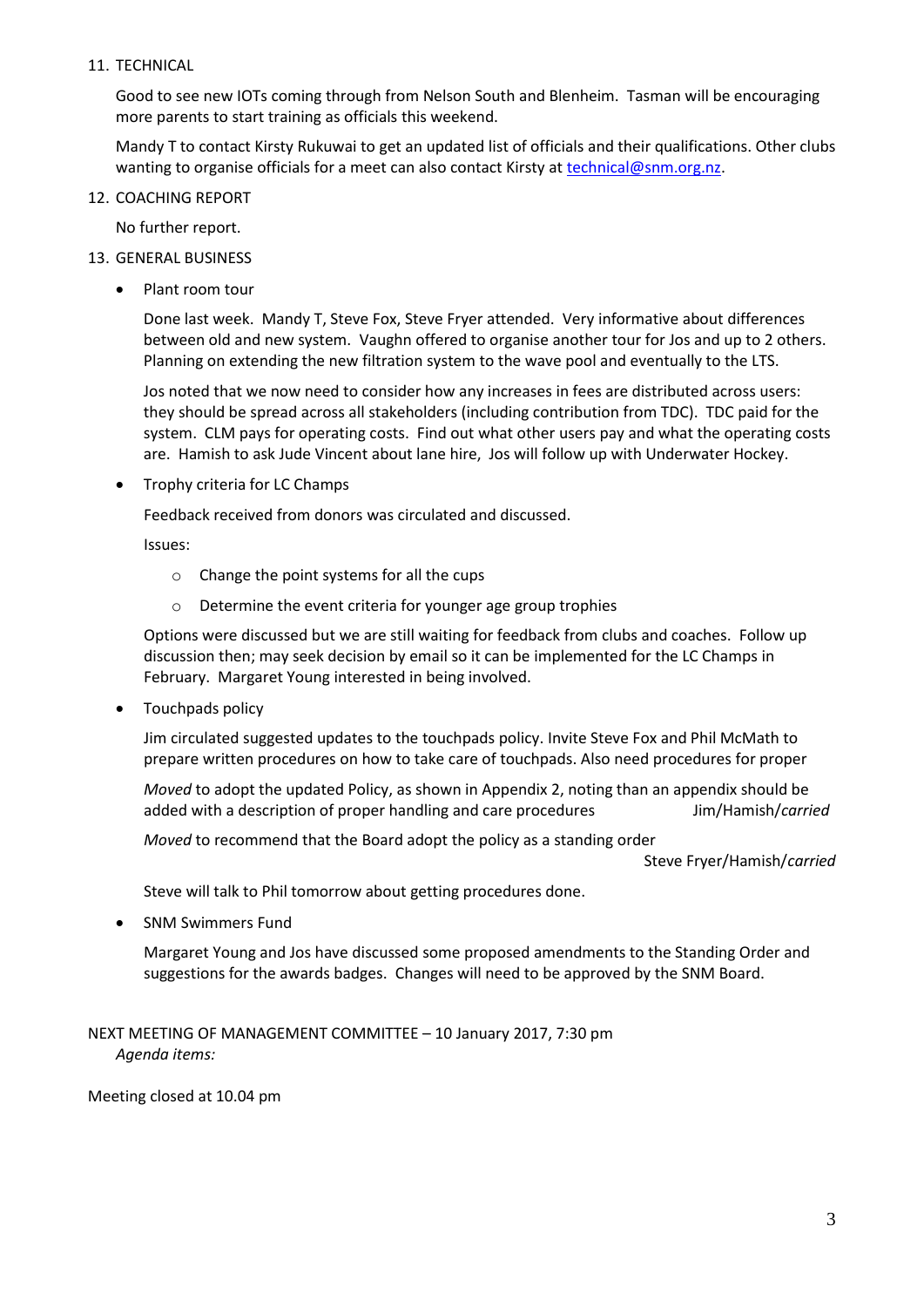### Appendix 1. KPI 4 Implementation review

| 4 Raise   | Publicity is     |                | Establish a Facebook page - admin to be shared with those who know how to use it                                  |              | Jim                       | March |
|-----------|------------------|----------------|-------------------------------------------------------------------------------------------------------------------|--------------|---------------------------|-------|
| awareness | expanded         |                | Done                                                                                                              |              |                           | 2016  |
| of        |                  | 2              | Have public display of results at meets                                                                           |              | Management                |       |
| swimming  | Enhance          |                | Funding application turned down, but will look to making an application to a different                            | U            | Cttee                     |       |
|           | swimming as a    |                | funder.                                                                                                           | U            | Hamish                    |       |
|           | sport in schools | $\mathfrak{Z}$ | Media - radio and print, Hamish to provide Jim radio contact details                                              |              |                           | April |
|           |                  |                | Done                                                                                                              | C            | Management                | 2016  |
|           |                  |                | SNM prize-giving backdrop and podium to be transferred to Nelson after Winter meet and used at future meets (keep | $\mathsf{C}$ | Cttee                     |       |
|           |                  |                | in TSC trailer?)                                                                                                  | A            |                           |       |
|           |                  |                | To be actioned. Jim to request from BSC.                                                                          |              | 5.<br>Management<br>Cttee |       |
|           |                  | -5.            | bring high profile swimmer/coach to region                                                                        |              |                           |       |
|           |                  |                | Responded to offer from Lauren Boyle & Emma etc but no further action. Hamish to ask                              |              |                           |       |
|           |                  |                | coaches for some feedback/suggestions.                                                                            |              |                           |       |
|           |                  | 6.             | Offer to organise or be involved in interschools - Lorraine provided report on how BSC do this                    |              | Mandy<br><sub>6</sub>     |       |
|           |                  | 7.             | have starter/prize pack for place getters at school swimming sports                                               |              | Mandy                     |       |
|           |                  | 8.             | remove barriers to TSSC (liaise with Jenny at Sport Tasman)                                                       |              | Mandy                     |       |
|           |                  | 9.             | results sent to schools - get one parent per school to prepare item for school newsletter                         |              | Mandy<br>9                |       |
|           |                  |                | Mandy is initiating work on 6-9s. Planning to ask clubs to identify a point of contact for                        |              |                           |       |
|           |                  |                | schools. Need to discuss prize packs for lary and intermediate school sports: eg offers of                        |              |                           |       |
|           |                  |                | visits to swim clubs. Could approach intermediate sports council and primary schools. SNM                         |              |                           |       |
|           |                  |                | could offer to organise a meet above the cluster group where each cluster could send top 3                        |              |                           |       |
|           |                  |                | swimmers. Hold on a Saturday pm, weekend of 25 Mar? Offer ribbons for 1-8 places? Have                            |              |                           |       |
|           |                  |                | a stand with information available about the sport? Or fliers to pass around to parents?                          |              |                           |       |
|           |                  |                | Mandy will start investigations and report back.                                                                  |              |                           |       |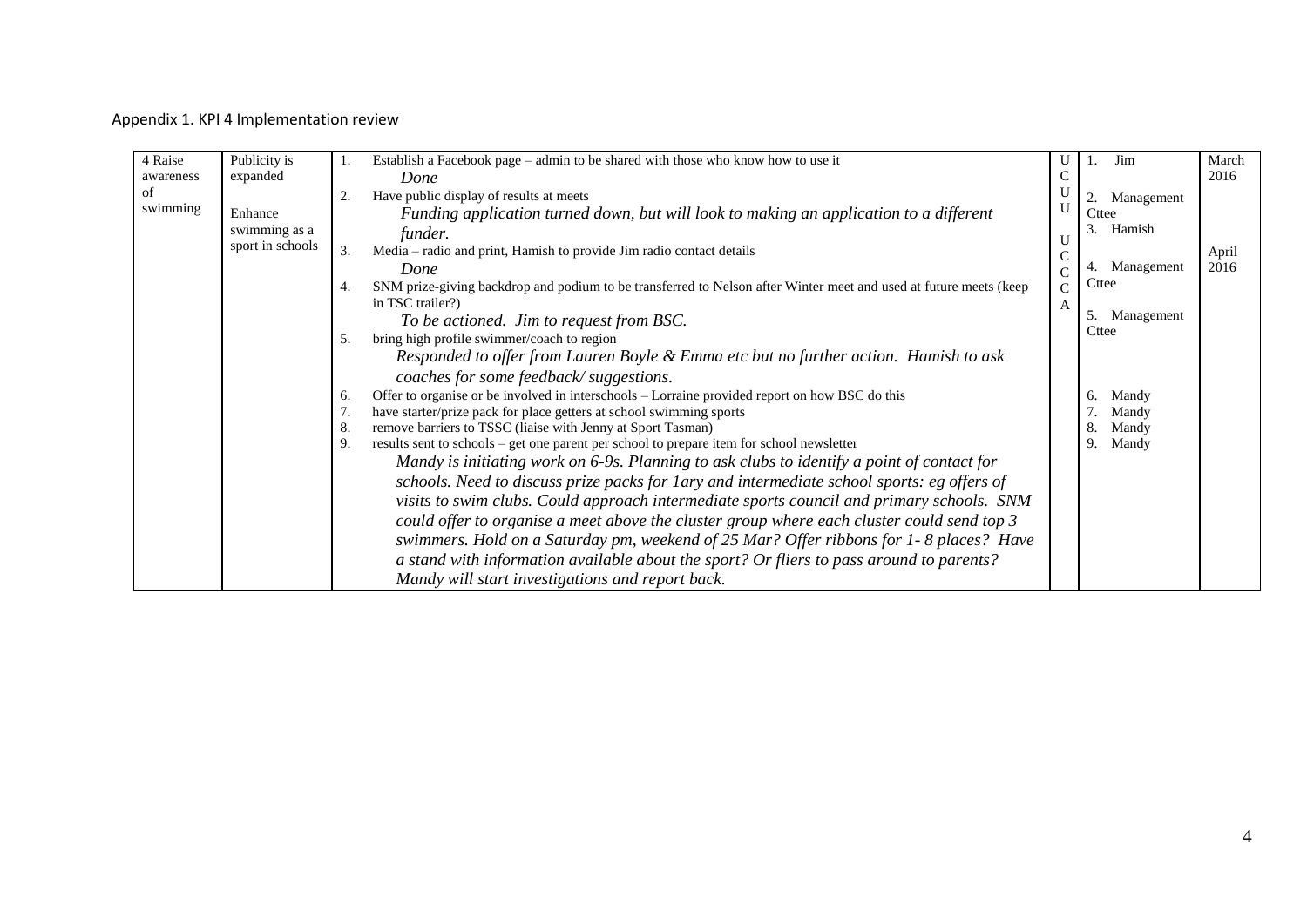## **Introduction**

SNM has, on indefinite loan from Swim Canterbury West Coast, a set of 10 Omega touchpads. We have also purchased Quantum timing gear and software to operate the touchpads, funded by a \$20,000 grant from Canterbury Community Trust and about \$1500 from SNM funds. SNM has insured the gear at a cost of about \$1000 per year. SNM also owns a Daktronics Start Box that is often used by clubs.In addition, SNM and each club that wishes to use the timing gear will need to obtain the appropriate Meet Manager licenses.

## **Insurance**

The timing gear is insured with AMP for \$60,000. Standard excess is \$500. For burglary it is \$1000 and theft, \$2500. For natural disasters, excess is 5% of material damage with a minimum claim of \$5000.

# **Policies**

To provide for on-going operation and maintenance of the timing gear, SNM has established the following procedures. requirements for use by clubs.

- 1) SNM will appoint a member of the Board or Management Committee as Equipment Coordinator to oversee use and maintenance of the timing gear and other equipment.
- $1/2$ ) The timing gear may be hired-used by any swimming club affiliated to Swimming Nelson Marlborough. The gear may not be used by any entity or person not affiliated to SNM as the insurance will not be valid.
- 2)3) Decisions on use of the gear shall be made by the SNM Board or such person or committee designated by the Board.
- 3)4) Clubs wishing to use the gear shall sign an agreement specifying that the club agrees to:
	- a) Request use of the timing gear through the SNM Secretary at least two weeks prior to the meet at which it will be used. The Board will respond within 7 days. Make sure that the SNM Equipment Manager is aware of the gear's whereabouts at all times that the gear is under the club's responsibility and promptly return it to SNM if requested by the Equipment Manager.
	- b) Pay SNM \$0.50 per entry for the use of the timing gear for each meet at which the gear is used.
	- e)b) Report any loss or damage to the SNM Secretary and President Chairman as soon as it is discovered.
	- $\dot{\theta}$  Pay any and all insurance excesses and all other costs not covered by SNM insurance to rectify any loss or damage to the gear while it is being used, transported or stored under the responsibility of the club.
	- e)d) Obtain and maintain valid software licenses to operate Meet Manager in conjunction with the timing gear.
	- f)e)Designate, and advise SNM of, a club member who will be responsible for eEnsuringe proper care of the gear during installation in the pool, use and dismantling (including washing down and drying all gear after use), and for communication with the SNM Equipment Coordinator.
	- f) Arrange for safe transport and storage of the gear to the satisfaction of the Board.
- 4)5) Agreements by clubs shall be renewed annually or more often when there is a change in the club member responsible for care of the gear.